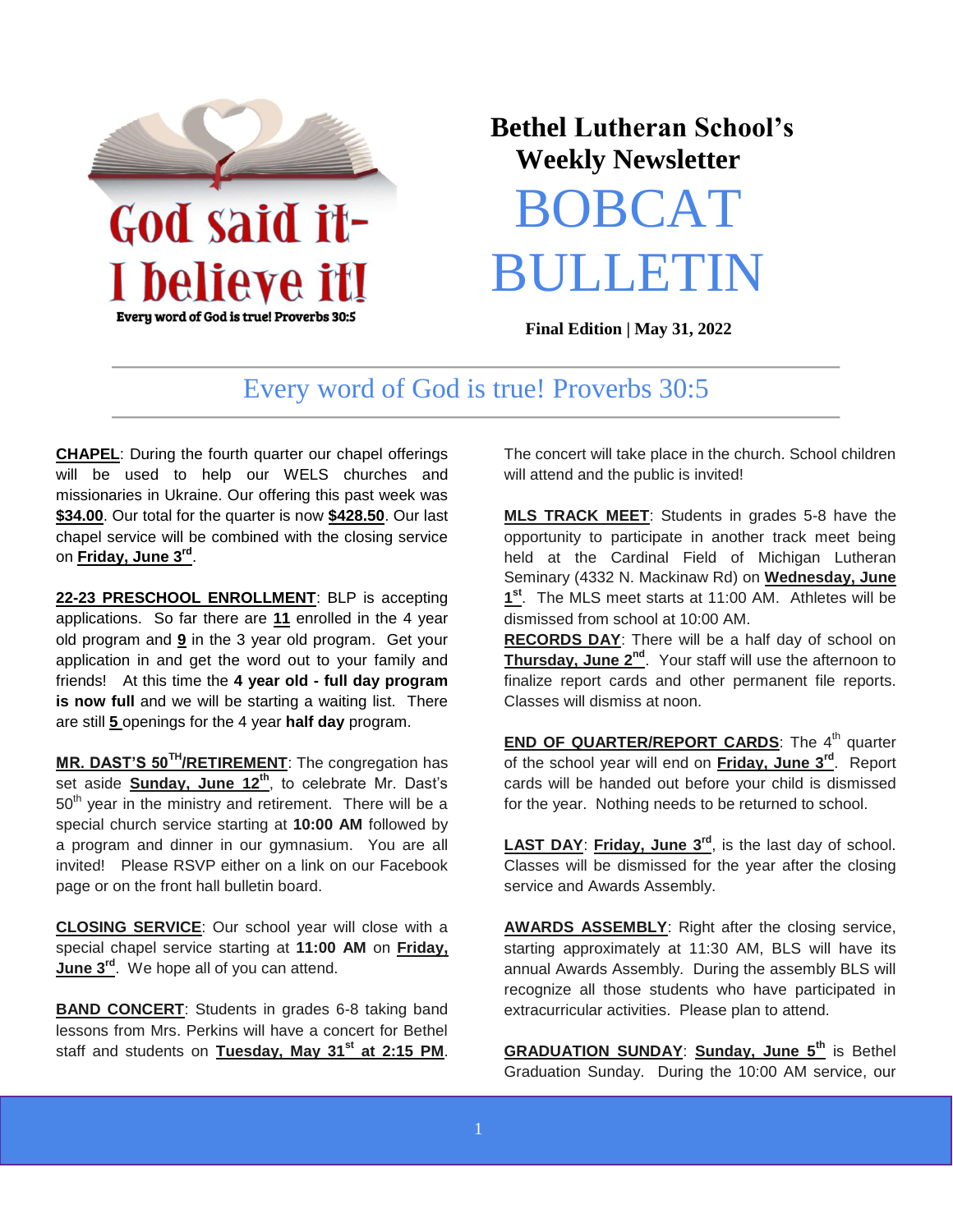8<sup>th</sup> graders will graduate from BLS. All other graduates of our congregation will also be recognized. If you have a graduate in your family, please fill out the special form used for this purpose and return it to me right away. Forms were placed in your church mail box and there are some on the tables in the back of the church. Graduating from BLS are:

**Emma Figley Markus Herrera Silas Killinger James Krohn Connor McGehee Logan Szostek**

**FOURTH OF JULY FELLOWSHIP:** Paul and Laurie Gies will be hosting a Congregational  $4^{TH}$  of July Fellowship again this year. Watch for details soon.

**FALL CHURCH PICNIC/PRESCHOOL WELCOME:**  Our annual picnic has been moved again. The date is Sunday, September 11,' 2022 (the first Sunday after school resumes). I think this date will become a new annual tradition for Bethel. Please put the date of this event on your calendars and make sure to attend.

**REGISTRATION DAY:** Registration Day for the 22-23 school year will be on **Wednesday, August 3rd**. Please put this date on your calendars and watch for more information in the mail this summer.

**SCHOOL BEGINS**: The first day of school for the 22-23 school year will be **Tuesday, September 6th**. Bethel's staff looks forward to welcoming all of you back.

**GRADUATE FAREWELL:** This year BLS will graduate six  $8<sup>th</sup>$  graders. They will be moving on to high school. They have been well prepared to meet the rigors of high school and I pray that they accept their next educational challenge with confidence, determination, and zeal. I know they all have great potential and it will be exciting to watch them grow and prepare for their future careers. **Emma Figley** will be attending John Glenn**, Markus Herrera** will be attending Bay City Central**, Silas Killinger, Connor McGehee, and Logan Szostek** will be attending Michigan Lutheran Seminary**,** and **James Krohn** will be attending Garber**.** I have enjoyed working with this group of young people and it has been rewarding watching them mature to the work load of the upper grades and excel in doing so. I will miss them all very much and wish them God's blessings. I also pray that they remember their roots. I ask them to let their light shine in high school. I know they will proudly represent their faith, our congregation, and our school. I finally pray that they remain active members of Bethel.

**BIBLE SOCCER CAMP**: Bethel Lutheran School will host a Bible Soccer Camp. The tentative dates are **August 8-11**. Students in preschool through grade 6 will be invited to attend. Our camp will also be open to the public. Please watch on our website and Facebook page for more details as the time approaches and then plan to attend and help us get the word out.

**BIRTHDAYS**: This is the last newsletter so all those having birthdays up to the first day of school will be listed. Happy Birthday to:

| Teagan Shorkey            | 6/2  | Pre-4 |
|---------------------------|------|-------|
| Mia Rupp                  | 6/9  | Gr. 1 |
| Harper Doran              | 6/13 | Κ     |
| SkyLynn Grumbley          | 6/20 | Pre-3 |
| <b>Isaac Powers</b>       | 6/25 | Gr. 3 |
| Dylan Kramer              | 6/26 | Pre-4 |
| <b>Emersyn Neveau</b>     | 6/30 | Pre-4 |
| Rylee Thunberg            | 7/8  | Gr. 3 |
| Ronan Connaghan           | 7/12 | Pre-4 |
| Amelia Olvera             | 7/15 | Gr. 1 |
| Collin Nitz               | 7/16 | Gr. 5 |
| <b>Lily Shenberger</b>    | 7/18 | Pre-4 |
| Olivia Rouech             | 7/21 | Gr. 7 |
| Arya Raushi               | 7/21 | Gr. 4 |
| Mrs. Friske               | 7/23 |       |
| <b>Rosalind Greenwood</b> | 7/27 | Pre-4 |
| Robby Raushi              | 7/29 | Gr. 7 |
| <b>Blake Hartley</b>      | 7/31 | Gr. 6 |
| Max Kowalski              | 8/6  | Gr. 1 |
| Logan Zube                | 8/7  | Gr. 7 |
| Ella Szostek              | 8/9  | K     |
| Gavin McGehee             | 8/11 | Gr. 2 |
| Adam Weiler               | 8/12 | Pre-3 |
| Eliza Figley              | 8/14 | Gr. 5 |
| Jordyn Chapman            | 8/16 | Pre-4 |
| Ella Killinger            | 8/17 | Gr. 6 |
| Mara Martin               | 8/17 | Gr. 1 |
| Silas Killinger           | 8/27 | Gr. 8 |